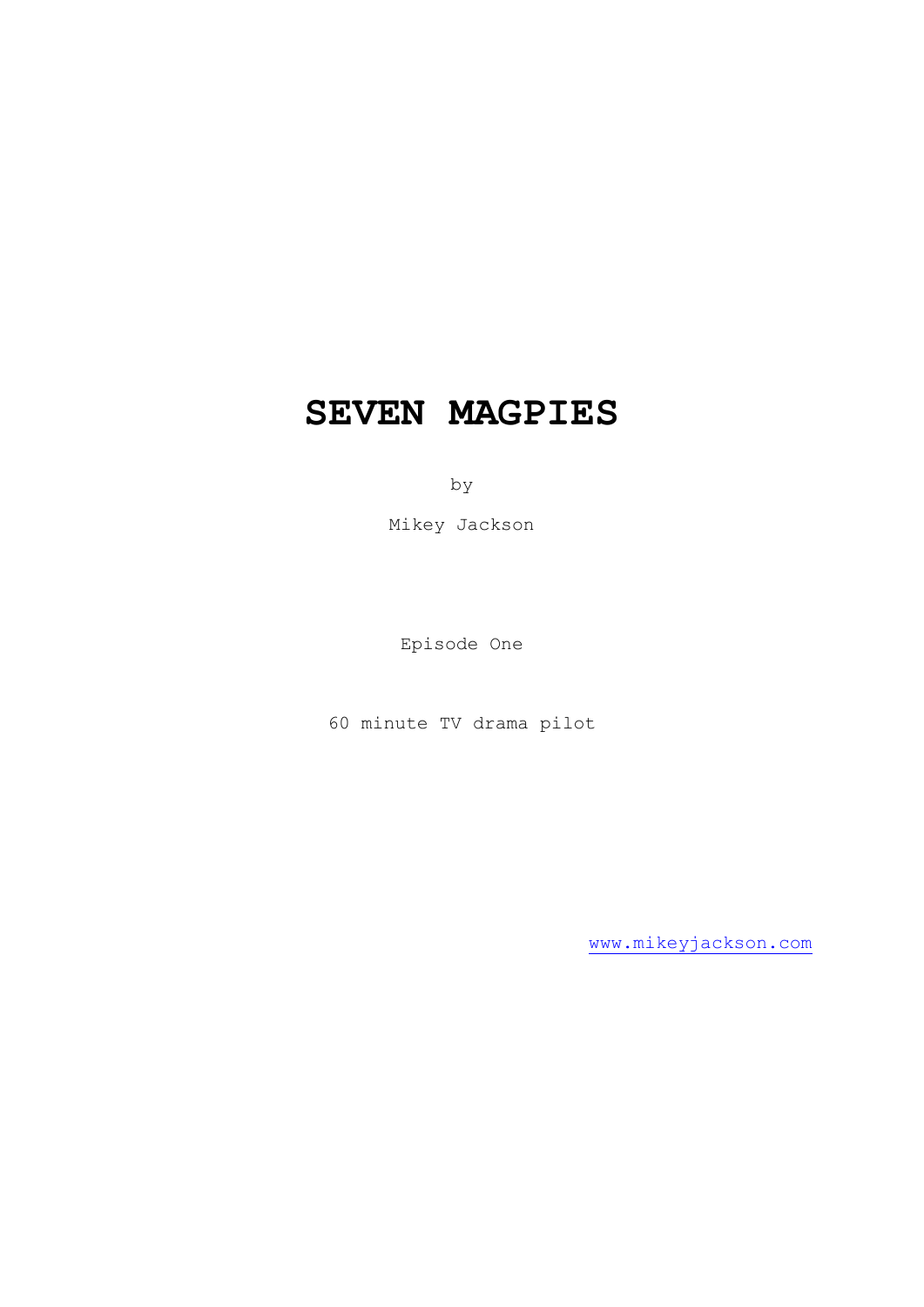## **INT. PSYCHIACTRIC UNIT – UNSPECIFIED TIME OF DAY**

LAUREN. Early 30s. Lost eyes. Unbrushed hair. Weary, ashen face. She's wearing some kind of a hospital gown.

A PSYCHIATRIST sitting opposite speaks.

# PSYCHIATRIST

Do you know where you are?

LAUREN stares. Is she on some kind of medication? Did she even register the question? Moments pass. Eventually –-

LAUREN

Yes.

# PSYCHIATRIST Why do you think you are here?

More staring at nothing in particular. Seconds tick by.

## PSYCHIATRIST

Lauren?

The prompt breaks her distracted state. She looks straight at the source of the voice, her face impassive yet fragile.

#### LAUREN

I did a very bad thing.

## **INT. LAUREN'S BEDROOM - MORNING**

LAUREN. Dressed for work. Her job, whatever it is, demands smart formal clothes, tied-back hair, subtle make-up.

She stands before a full-length mirror. Her reflection stares back at her with a chilly air of uncertainty. Then uh-oh, sensing company, she slowly turns to face –-

–- a STRANGE GUY in his 20s (DANNY) glaring at her from the corner of the room, an ugly open gash on the side of his head, a crater-esque wound on his forehead; his once-smart white shirt spattered with claret. WTF?

Strangely, LAUREN isn't alarmed. She seems to know him.

LAUREN I can do this. You've lost.

She shuts her eyes. Deep breath. Opens them to find –-

–- DANNY, the vision, the ghost, whatever he was, has vanished.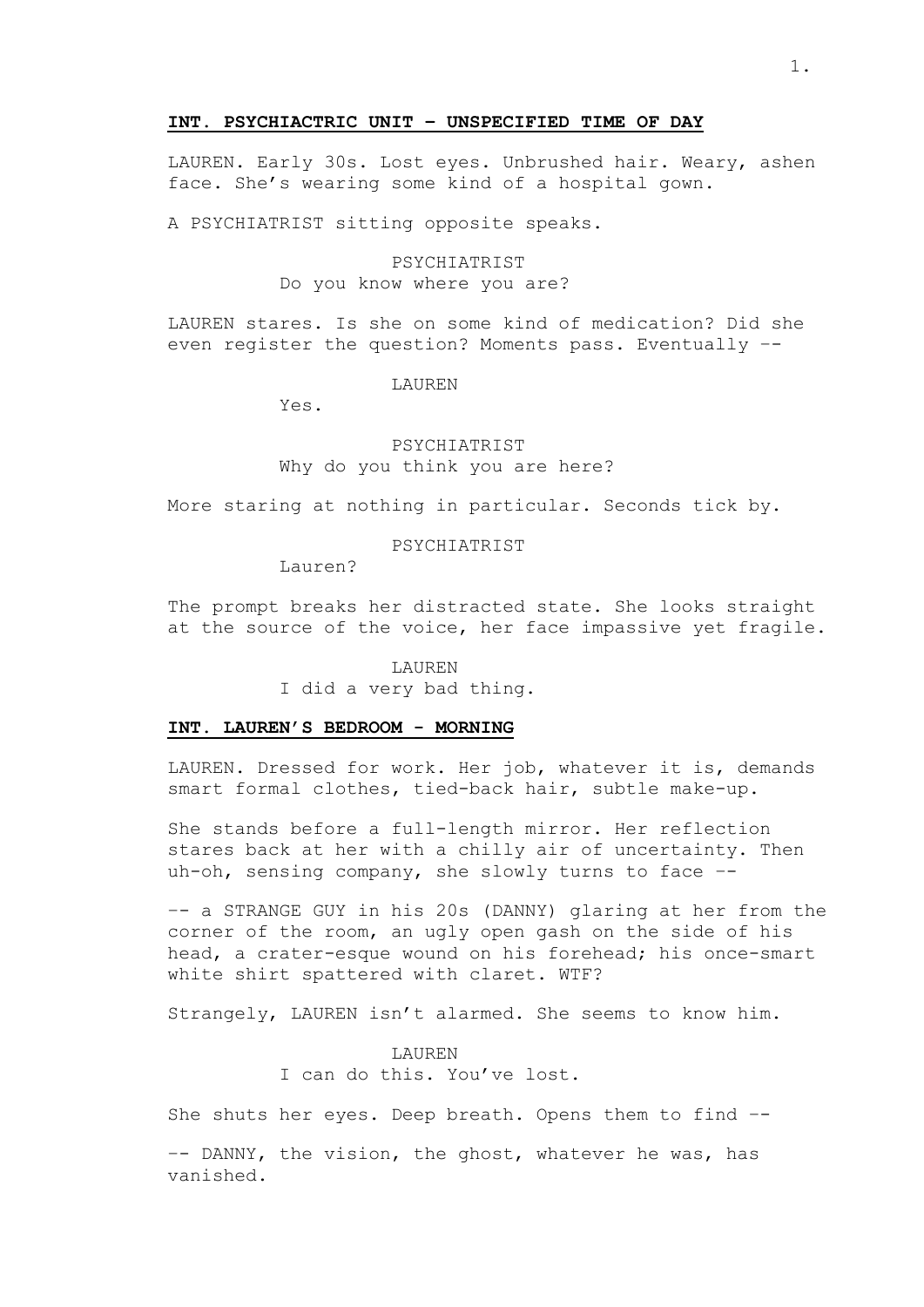## **INT. KITCHEN – MORNING**

It's a spacious fitted kitchen, all mod cons, in a house built with the bricks of success.

Meet MARK, LAUREN'S husband, late 30s, yet retaining a youthful glint in his eye. Upon LAUREN'S entry, he hands her a coffee.

> MARK You don't need to prove anything to anybody if you're not ready.

LAUREN What I need, Mark, is to feel useful again. Part of it all.

MARK It's only been five months.

LAUREN I'm hardly likely to forget, am I?

She realises her tone was maybe a tad too harsh.

## LAUREN

Look. I appreciate your concern. But I can't play the hermit card forever. Besides, Bitchface Anne has been standing in for me. God knows what I'm going back to. The sooner I get her away from my desk, the better.

She takes a good swig of her coffee, then places the mug on the nearest worksurface. She can't finish it, she hasn't got time.

### LAUREN

I'll see you tonight.

MARK goes to hug his wife, to kiss her goodbye. Her response, a flinch, raised hands, a backward step.

LAUREN

No!

MARK. Wounded by her rejection. Awkward stares. Then –-

# LAUREN

### I have to go.

She grabs her jacket, her handbag, and she leaves.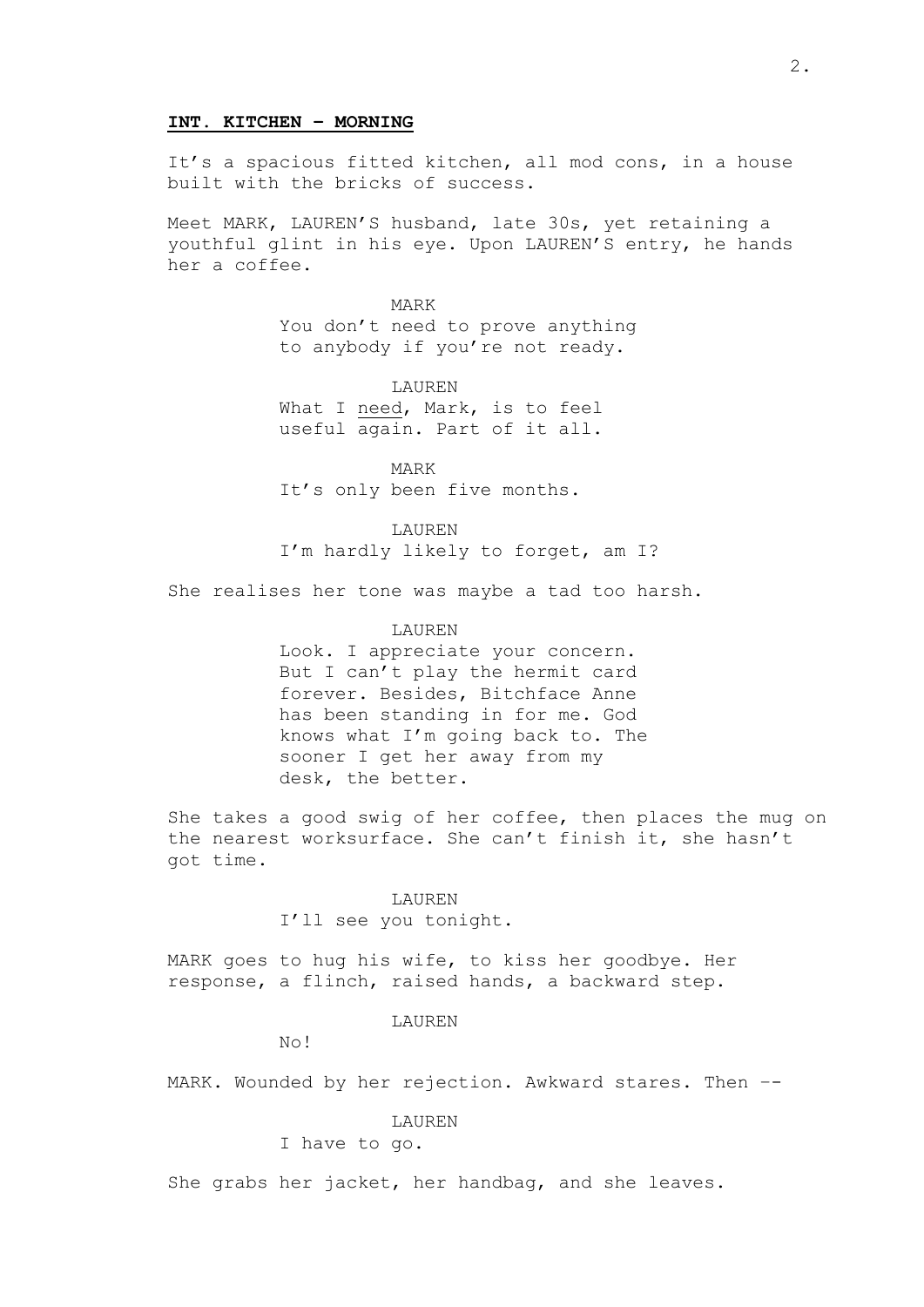## **INT. OPEN-PLAN OFFICE SPACE – MORNING**

An apprehensive, self-conscious LAUREN saunters past a layout of desks within booths.

Inside their open-plan cells, WORK COLLEAGUES clock her arrival and stare, awkward, not knowing what to say.

She walks past a separate room, a supervisor's office, and peers through the open door without stopping, locking eyes with the sole occupant, a WOMAN seated behind a desk.

Her face journeys through surprise at the sight of LAUREN, then ill at ease, then indifference. It's BITCHFACE ANNE.

The door to an office further down opens. NEVILLE, her boss, steps out, clutching paperwork, thrown by LAUREN'S arrival.

> NEVILLE Oh. Lauren. I wasn't expecting you back for at least another month or  $S$  – –

LAUREN Daytime TV doesn't float my boat.

It was no joke. Her face serious, her manner steadfast.

NEVILLE Okaaaay. You'd better step inside.

LAUREN sails past NEVILLE into his office. NEVILLE spots BITCHFACE ANNE looking his way from her own doorway. They trade glances. Then the boss enters his office and shuts out the world.

# **INT. NEVILLE'S OFFICE – MORNING**

NEVILLE makes himself comfortable behind his desk. Places his paperwork on the flat surface. Takes a gulp of his mug of tea. Opposite, LAUREN sits in silence.

> NEVILLE So. Lauren. How are you? I do hope you're over the worst of your –-

> LAUREN I'll feel a lot better once Bitchface Anne has been turfed out of my office. Any chance of that happening, like, straight away?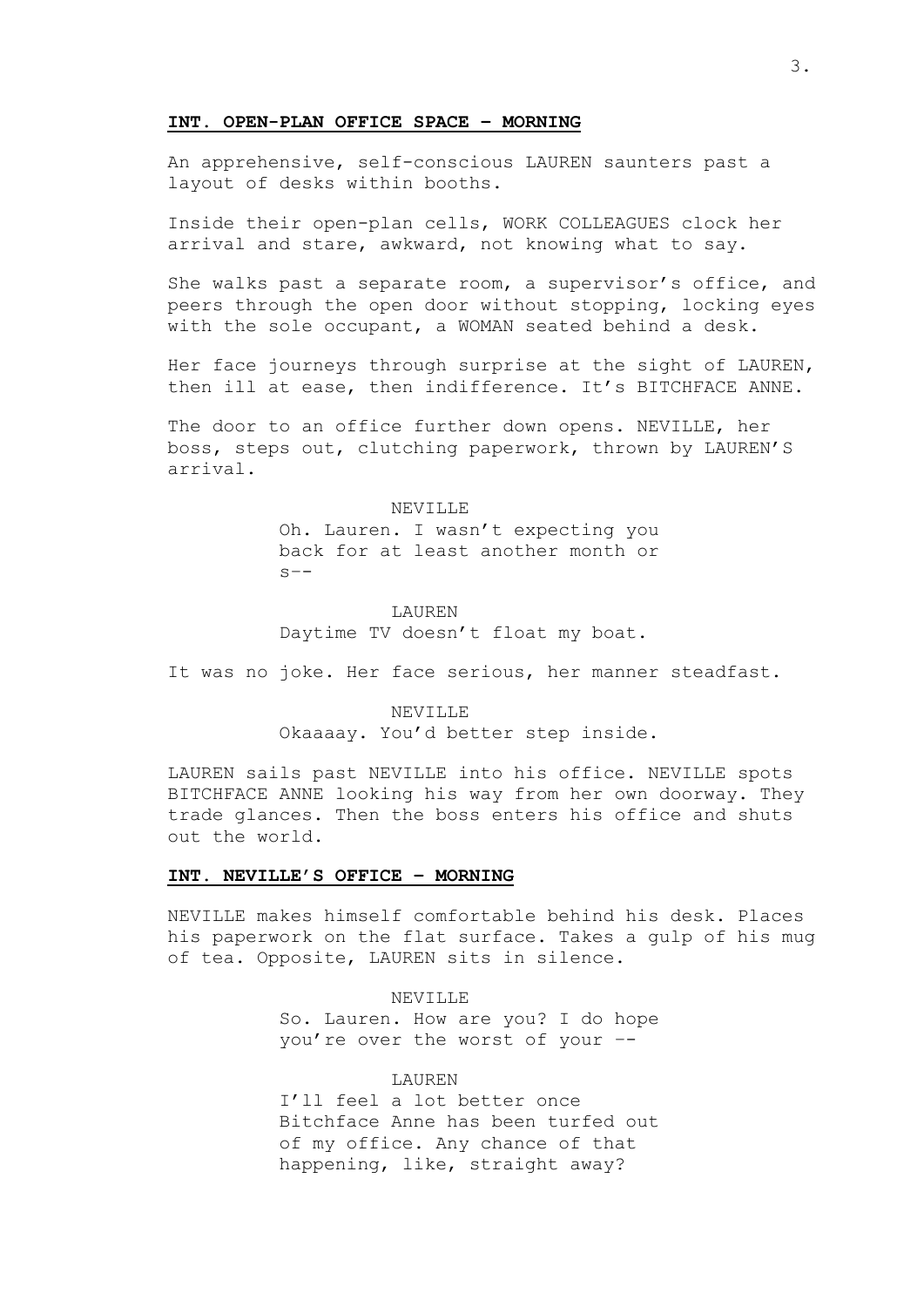Ah. I think I need to fill you in.

LAUREN eyes him with suspicion.

## NEVILLE

You'll be pleased to know, in your absence, Anne has been doing a cracking job. Which is why I've... well, the company has decided... to permanently hand the position over to her.

LAUREN. Shocked. Appalled.

LAUREN Am I being dismissed?

## NEVILLE

Of course not. We just feel, under the circumstances, it might be in your best interest to consider a less-demanding role.

Livid o'clock, LAUREN'S chair scrapes back, she takes to her feet, both palms slammed flat upon the desk.

> LAUREN Are you shitting me?

NEVILLE Now, now. There's no need for that kind of language.

LAUREN I disagree. Crap. Fuck. Bollocks.

## NEVILLE

Lauren, please. I know you've had your fair share of family problems, but –-

# LAUREN

Family problems? My six-year-old daughter was killed by a drugdriver!

Seething, she steps back. Awaits his response. Nothing.

LAUREN Right, that's it. I quit!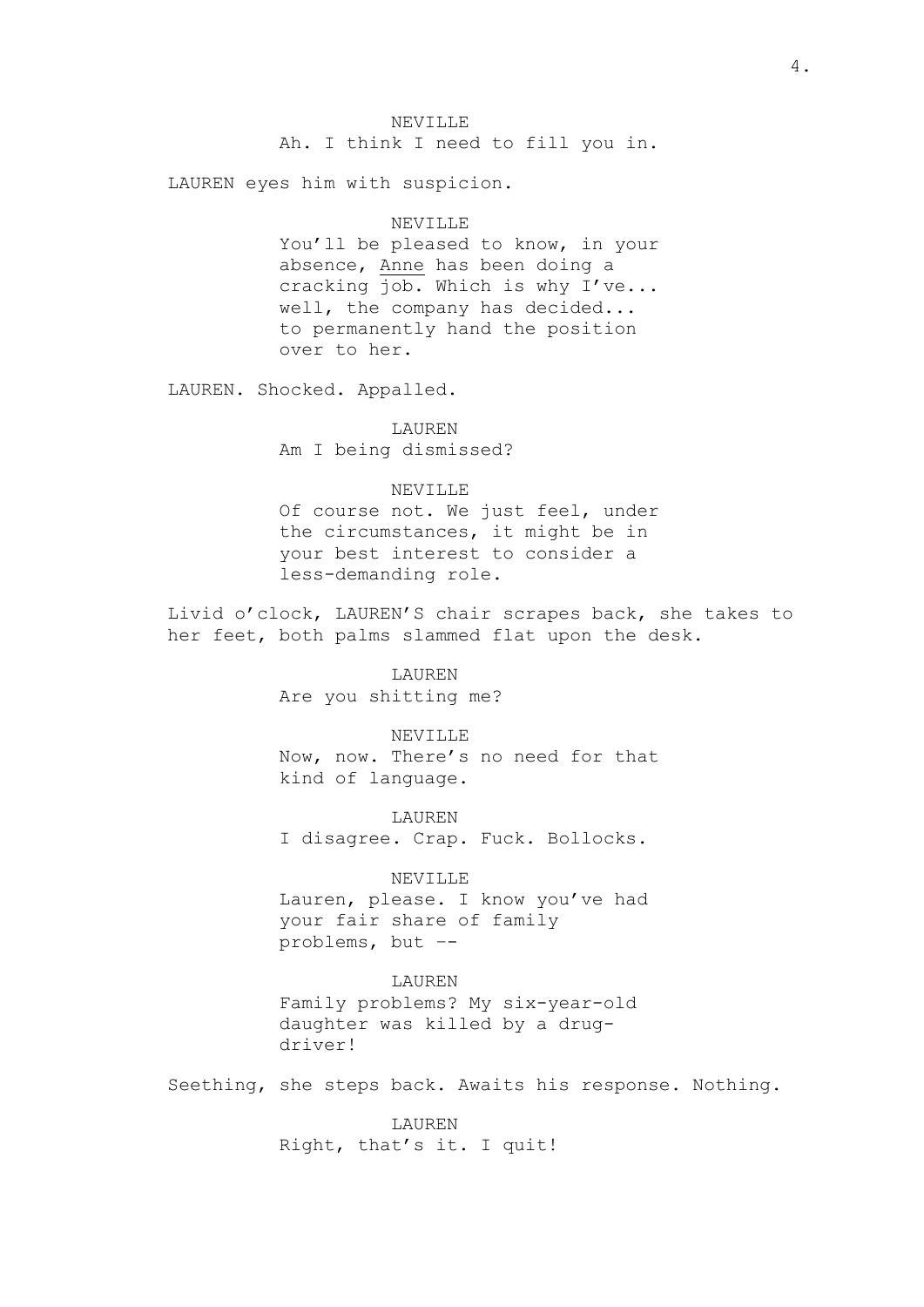NEVILLE You don't mean that.

LAUREN

Try me.

NEVILLE I won't accept your resignation.

LAUREN

Oh, really?

She knocks over his mug, spilling tea over his paperwork. He stands bolt-upright, desperately shaking liquid from paper.

### **LAUREN**

How about now?

# **INT. OPEN-PLAN OFFICE SPACE – MORNING**

LAUREN bursts free of her boss's office and marches along the room. Her COLLEAGUES gawp as she slows to a halt outside her former office. She paints a plastic smile upon her face –-

# **INT. LAUREN'S FORMER OFFICE – MORNING**

–- and breezes inside, seemingly warm and friendly. Behind her desk, BITCHFACE ANNE looks apprehensive.

LAUREN

Anne. Darling. Let me be the first to congratulate you.

LAUREN grabs BITCHFACE ANNE'S open flask upon her desk containing her annoying health fad, a homemade kale and broccoli smoothie. Whoops, green yucky goo vomits upon a horror-struck BITCHFACE ANNE'S head. Revenge dealt, LAUREN is out of there.

# **INT. OPEN-PLAN OFFICE SPACE – MORNING**

LAUREN marches towards us, the genesis of a triumphant grin attempting yet failing to sprout through the sheer hurt and betrayal this woman is feeling right now.

# **EXT. SHOP-LINED STREET – LATE MORNING**

LAUREN shuffles along the street, almost zombie-like.

Oh, she clocks a TODDLER in an unsupervised buggy, close to the entrance of a convenience store.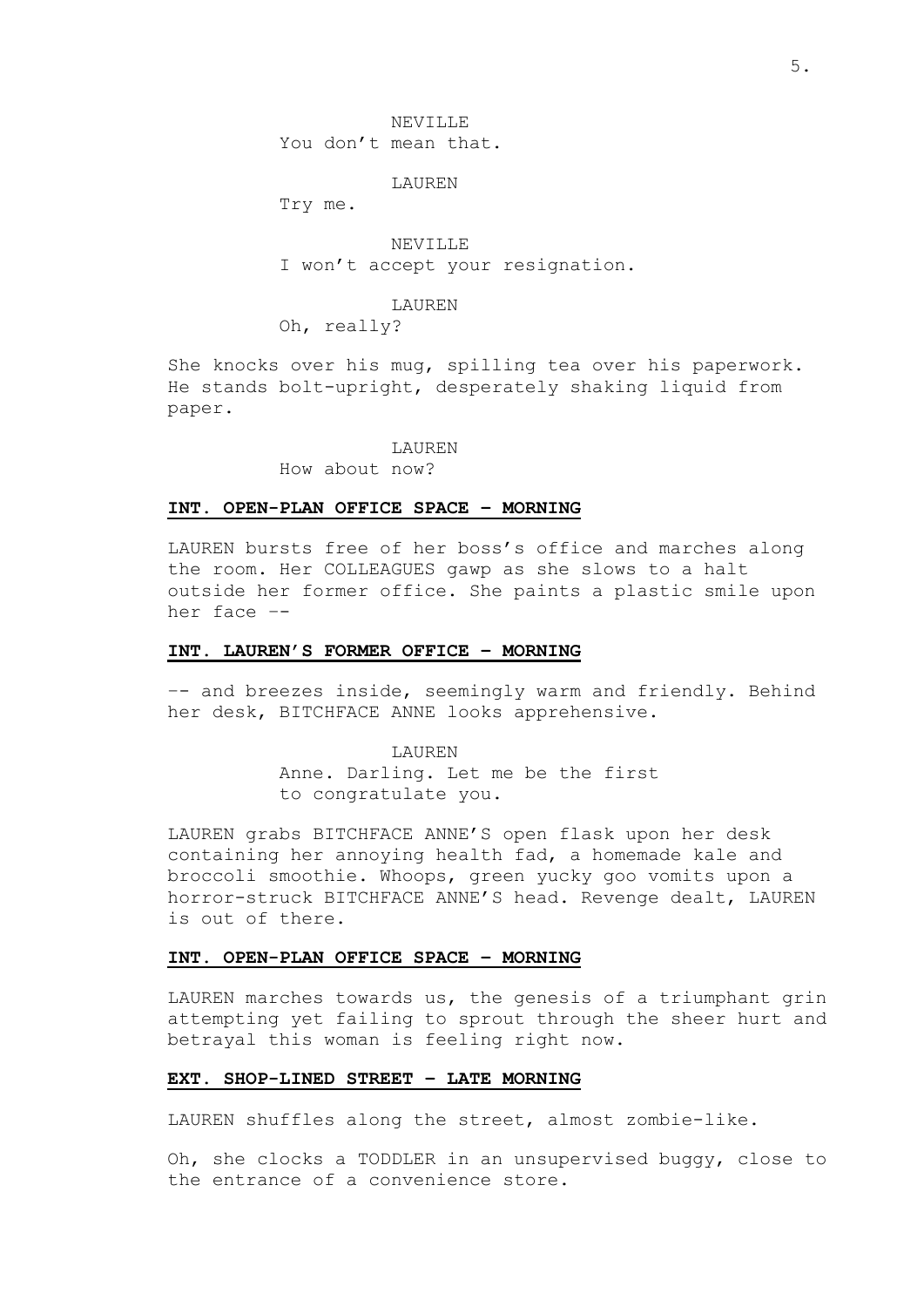She squats low before the infant, smiling as she takes his tiny hand and gives it a shake.

# LAUREN Hello you. Where's your mummy?

The pissed off MOTHER suddenly appears, early 20s, plastic bag of goods in hand, yanking the buggy away from the suspected female perv and pushing it fast along the street.

> LAUREN I wasn't going to hurt him.

A tad rattled by the incident, LAUREN studies her surroundings. Aha, she spots a pub across the street.

## **INT. PUB – MIDDAY**

The pub is empty. LAUREN sits alone at a table by the window, staring at a neat dark rum. Not drinking it. Just staring at it.

A SUITED MAN enters the premises and walks over to her. This is JOHN, a CID policeman.

> JOHN You planning on drinking that?

She looks up. There's recognition. But also contempt.

LAUREN What do you want, John?

He sits down without invitation.

JOHN Nothing. I was walking past. Spotted you through the window. So I figured I'd pop in and say hello.

No comment from her. He indicates to the drink.

JOHN Does this mean you've once again fallen off the wagon?

LAUREN If you must know, I've been dry for months.

JOHN Why order the drink?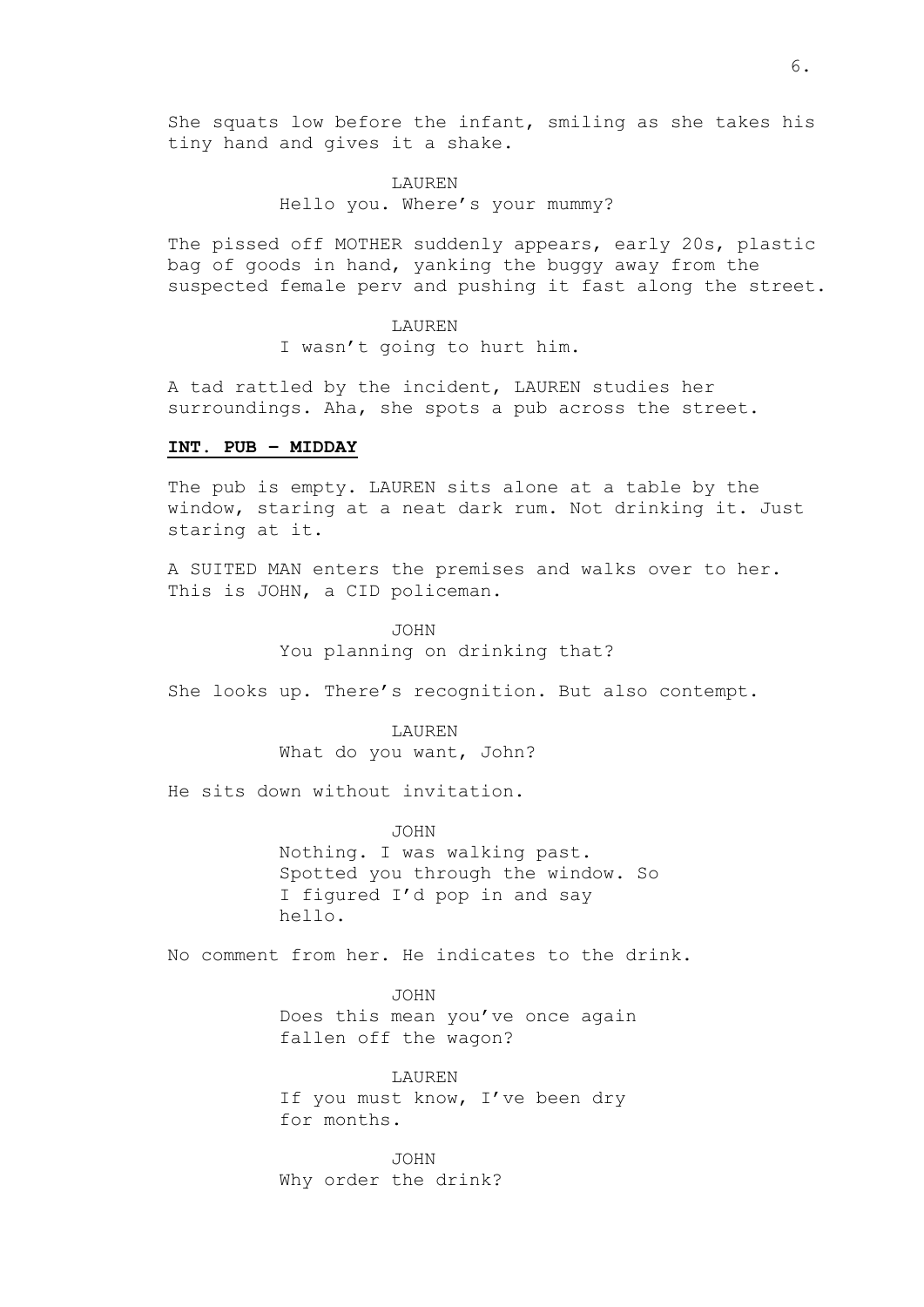LAUREN Maybe it helps to remind me I no longer need it.

JOHN How's life been treating you?

LAUREN Every day is one big fucking bed of roses.

For a moment, JOHN stares at her. Then --

JOHN I miss you, Lauren.

LAUREN Don't even go there.

JOHN

Why not? We had something good, you know we did. We still could.

LAUREN Is it a bird, is it a plane? No, it's Short Memory Man.

JOHN is silenced, thrown by her escalating sarcasm.

LAUREN Quit pretending you don't know what I'm talking about.

JOHN You can't keep blaming yourself for what happened.

## LAUREN

I blame us both. And if you don't change the subject right now, I swear, I will seriously lose it.

LAUREN glares at him. He stares back at her, employing the kind of unwanted sympathetic face you'd love to punch to oblivion.

JOHN

You need to accept, at the end of the day, it was an unfortunate accident.

LAUREN bangs her fist hard on the table.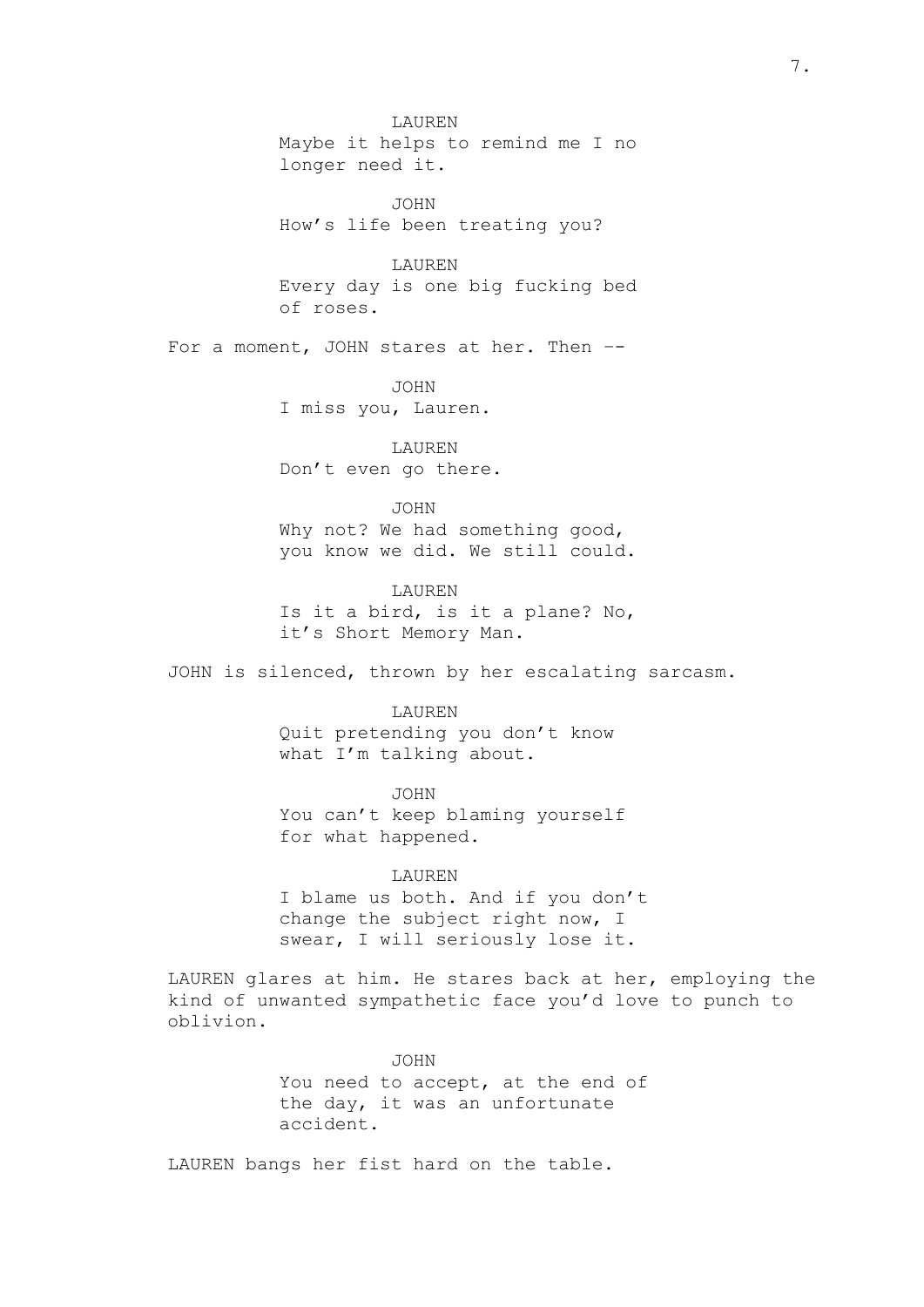LAUREN

Wrong! At the end of the day, if I hadn't been so fucking busy shagging you, my child would still be alive!

Sod this, it's time for LAUREN to depart, her drink abandoned. And as she rockets towards the exit –-

> JOHN When you've calmed down, call me.

LAUREN I deleted your number.

And she's gone.

The freshly jilted JOHN notices the PUB LANDLORD gawping at him from the bar. Cue the embarrassed smile.

> JOHN It's okay. I'm a police officer.

# **INT. DINING ROOM – EARLY EVENING**

LAUREN and MARK are eating dinner, a civilised act betrayed by an uncomfortable silence which heavies the air. Until –-

MARK

So let me get this straight. You knocked a mug of tea all over your manager's paperwork. On purpose. And then you poured a smoothie over Anne's head.

**LAUREN** Bitchface Anne's head, yes.

LAUREN'S face. Emotionless. Zero remorse.

MARK

Riiiiight. And is it safe to assume, as a result, your employment there has been terminated?

LAUREN

No idea. I didn't hang around long enough to find out.

MARK loses his knife and fork to his plate, then rubs his face with both palms, trying to understand.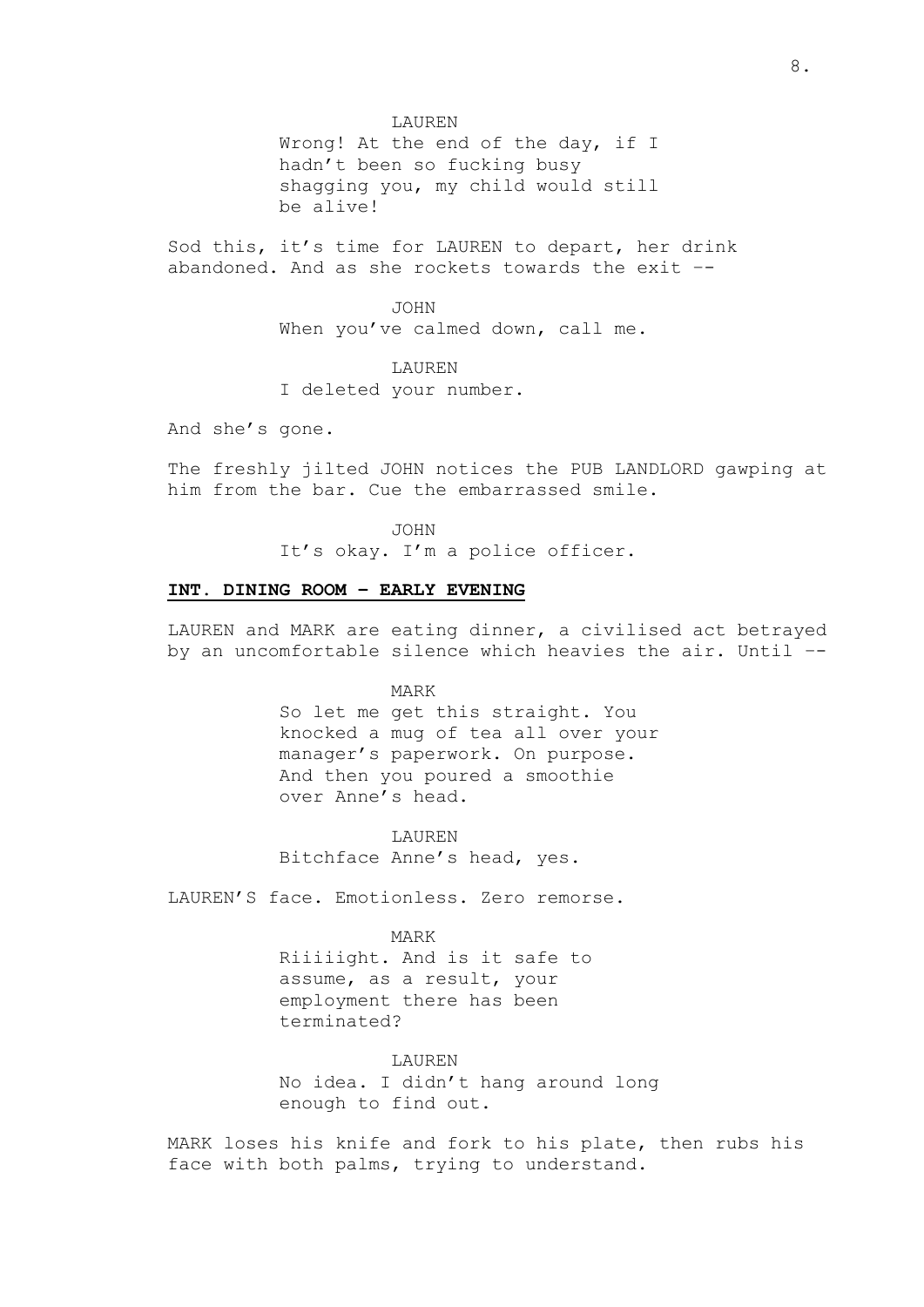You can't just... attack people.

LAUREN That evil witch had it coming. And Neville gave her my job! I've worked bloody hard to get where I am... where I was. And now she's lapping up a promotion she doesn't deserve.

She throws down her cutlery, appetite lost. Plants one hand across her stressed brow, the other flat upon the table.

He sees his opportunity and offers across a hand of unity. Their fingertips touch. But no, she yanks her hand away.

> MARK Oh, Lauren. How did we even get to this point?

LAUREN You know how. You had an affair.

MARK It was hardly an affair...

LAUREN You slept with another woman.

MARK And you slept with another man.

#awkward.

MARK

While we're on the subject. Us sleeping in separate rooms. It's not working.

LAUREN I wondered when this would crop up.

MARK Is it a crime to want my Lauren back? The one I used to know?

LAUREN She's gone, Mark. Former Me ceased to exist the day our daughter died.